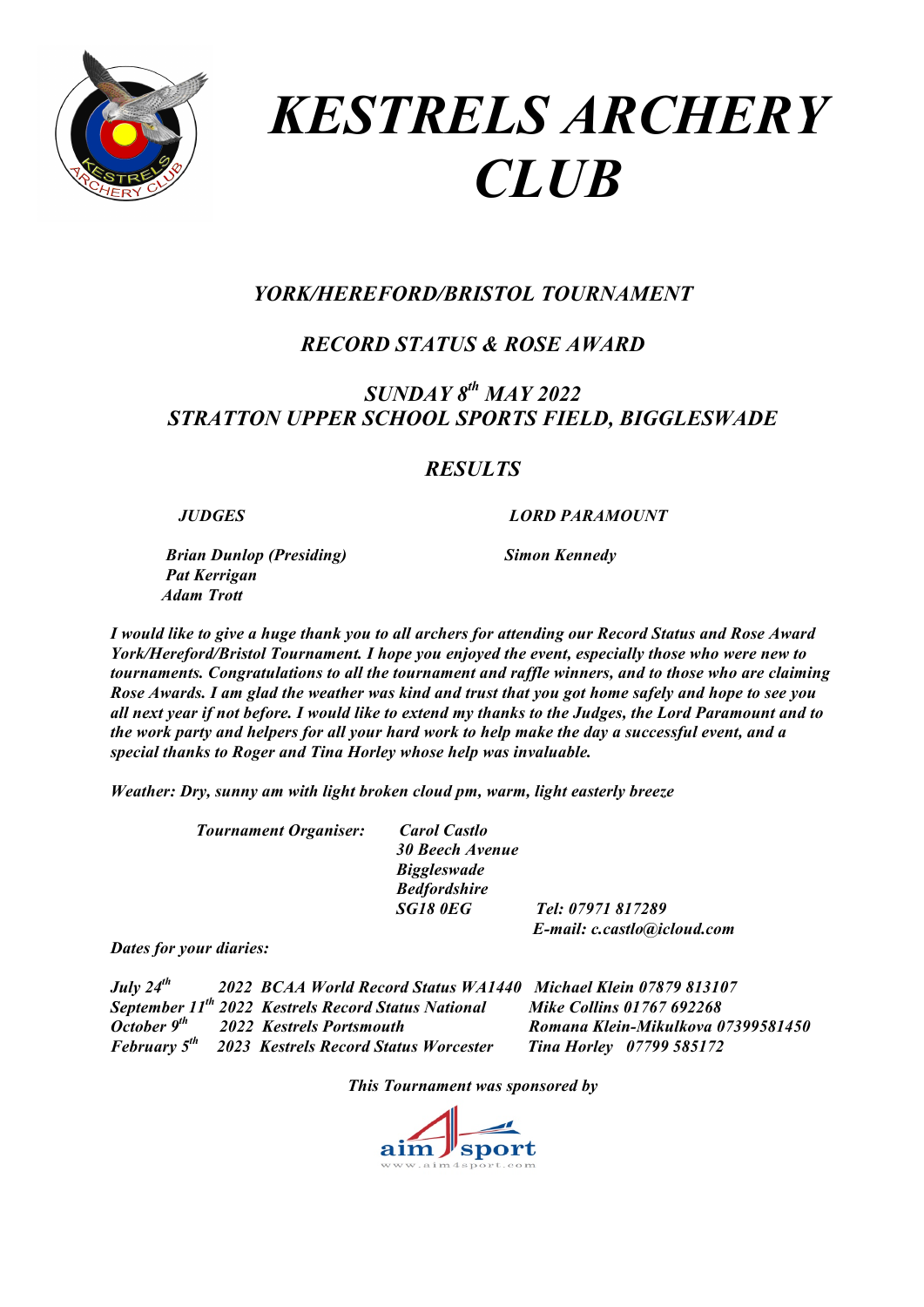#### **YORK ROUND**

#### **RECURVE GENTLEMEN**

| Posn                    | Forename                  | Surname                  | Club                        | <b>Score</b> | <b>Hits</b> | Golds            |
|-------------------------|---------------------------|--------------------------|-----------------------------|--------------|-------------|------------------|
| 1                       | Andrew                    | Lock                     | Noak Hill Archers           | 986          | 142         | 49               |
| $\overline{2}$          | Alex                      | Purser                   | Mayflower Archers           | 897          | 141         | 33               |
| 3                       | Will                      | Baverstock               | Aim4sport A C               | 862          | 142         | 37               |
| $\overline{4}$          | Daniel                    | Smitton                  | Aim4sport A C               | 821          | 139         | 35               |
| 5                       | John                      | Hardman                  | Clophill A C                | 808          | 136         | 77               |
| 6                       | David                     | Inglis                   | Silver Spoon Bowmen         | 787          | 135         | 23               |
| 7                       | William                   | Smith                    | Bowmen of Harrow            | 722          | 130         | 19               |
|                         | Michael                   | Klein                    | Kestrels A C                | <b>DNS</b>   |             |                  |
|                         | <b>COMPOUND GENTLEMEN</b> |                          |                             |              |             |                  |
| Posn                    | Forename                  | <b>Surname</b>           | Club                        | <b>Score</b> | <b>Hits</b> | Golds            |
| 1                       | Jason                     | Pretlove                 | Phoenix Archers             | 1194         | 142         | 102              |
| $\overline{2}$          | Jack                      | Atkinson                 | City of Cambs B'men         | 1134         | 142         | 80               |
| 3                       | <b>Brian</b>              | Lock                     | Noak Hill Archers           | 1076         | 142         | 64               |
| $\overline{4}$          | Paul                      | Crane                    | Clophill A C                | 1052         | 142         | 65               |
| 5                       | Marc                      | Bax                      | <b>St Neots Bowmen</b>      | 1048         | 140         | 63               |
| 6                       | Shaun                     | <b>Brown</b>             | Crystal Palace B'men        | 1015         | 143         | 40               |
|                         | Simon                     | Spendlove                | Phoenix Archers             | <b>DNS</b>   |             |                  |
|                         | John                      | Loveridge                | Parkfield Archers           | <b>DNS</b>   |             |                  |
|                         |                           |                          |                             |              |             |                  |
|                         |                           | <b>LONGBOW GENTLEMEN</b> |                             |              |             |                  |
| Posn                    | Forename                  | <b>Surname</b>           | Club                        | <b>Score</b> | <b>Hits</b> | Golds            |
| 1                       | Simon                     | Clifton                  | <b>Sutton Bowmen</b>        | 318          | 84          | 4                |
| $\overline{2}$          | Roger                     | Spellane                 | Aquarius A C                | 315          | 79          | 4                |
| $\overline{\mathbf{3}}$ | Mark                      | Lawrence                 | Noak Hill Archers           | 289          | 73          | 7                |
| $\overline{4}$          | Peter                     | Price                    | Aquarius A C                | 249          | 61          | $\overline{2}$   |
| 5                       | Daniel                    | Wischhusen               | <b>St Neots Bowmen</b>      | 226          | 58          | 5                |
| 6                       | Roger                     | Sale                     | <b>AGB</b> Direct           | 205          | 57          | $\mathbf{1}$     |
| 7                       | Mike                      | Collins                  | Kestrels A C                | 178          | 46          | 1                |
| 8                       | Richard                   | Roberts                  | Clophill A C                | 159          | 49          | $\boldsymbol{0}$ |
|                         | <b>BAREBOW GENTLEMEN</b>  |                          |                             |              |             |                  |
| Posn                    | Forename                  | Surname                  | Cl <sub>u</sub>             | <b>Score</b> | <b>Hits</b> | Golds            |
| 1                       | Tony                      | Gedalovitch              | Noak Hill Archers           | 766          | 136         | 23               |
| $\overline{c}$          | Tan                       | Quach                    | <b>Shenley Archers</b>      | 509          | 111         | 16               |
| 3                       | Ian                       | Macrae                   | Silver Spoon Bowmen         | 484          | 110         | 4                |
| $\overline{4}$          | Chris                     | Hague                    | West Windsor Archers        | 268          | <b>RTD</b>  |                  |
|                         | <b>HEREFORD ROUND</b>     |                          |                             |              |             |                  |
|                         | <b>RECURVE GENTLEMEN</b>  |                          |                             |              |             |                  |
| Posn                    | Forename                  | <b>Surname</b>           | Club                        | <b>Score</b> | <b>Hits</b> | Golds            |
| 1                       | <b>Steve</b>              | Phillips                 | <b>Silver Arrow Archers</b> | 1076         | 144         | 60               |
| $\overline{2}$          | Wayne                     | Keane                    | Dunstable Bowmen            | 1040         | 144         | 55               |
| 3                       | Matthew                   | Tatton                   | Dunstable Bowmen            | 907          | 143         | 36               |
| $\overline{4}$          | Adrian                    | Lindsey                  | <b>Silver Arrow Archers</b> | 854          | 138         | 29               |
| 5                       | Vernon                    | King                     | <b>Silver Arrow Archers</b> | 818          | 142         | 31               |
|                         |                           |                          |                             |              |             |                  |
|                         | <b>RECURVE LADIES</b>     |                          |                             |              |             |                  |
| Posn                    | Forename                  | Surname                  | Club                        | <b>Score</b> | <b>Hits</b> | Golds            |
| 1                       | Sarah                     | Russell                  | Clophill A C                | 1112         | 144         | 69               |
| $\overline{2}$          | Alison                    | Page                     | Derbyshire A C              | 1023         | 141         | 54               |
| 3                       | Julie                     | Morling                  | Whiteleaf Bowmen            | 927          | 139         | 39               |

4 Lin Peach Parkfield Archers 299 62 6<br>5 Shirley Beddoes Reigate Priory 271 RTD Shirley Beddoes Reigate Priory 271 RTD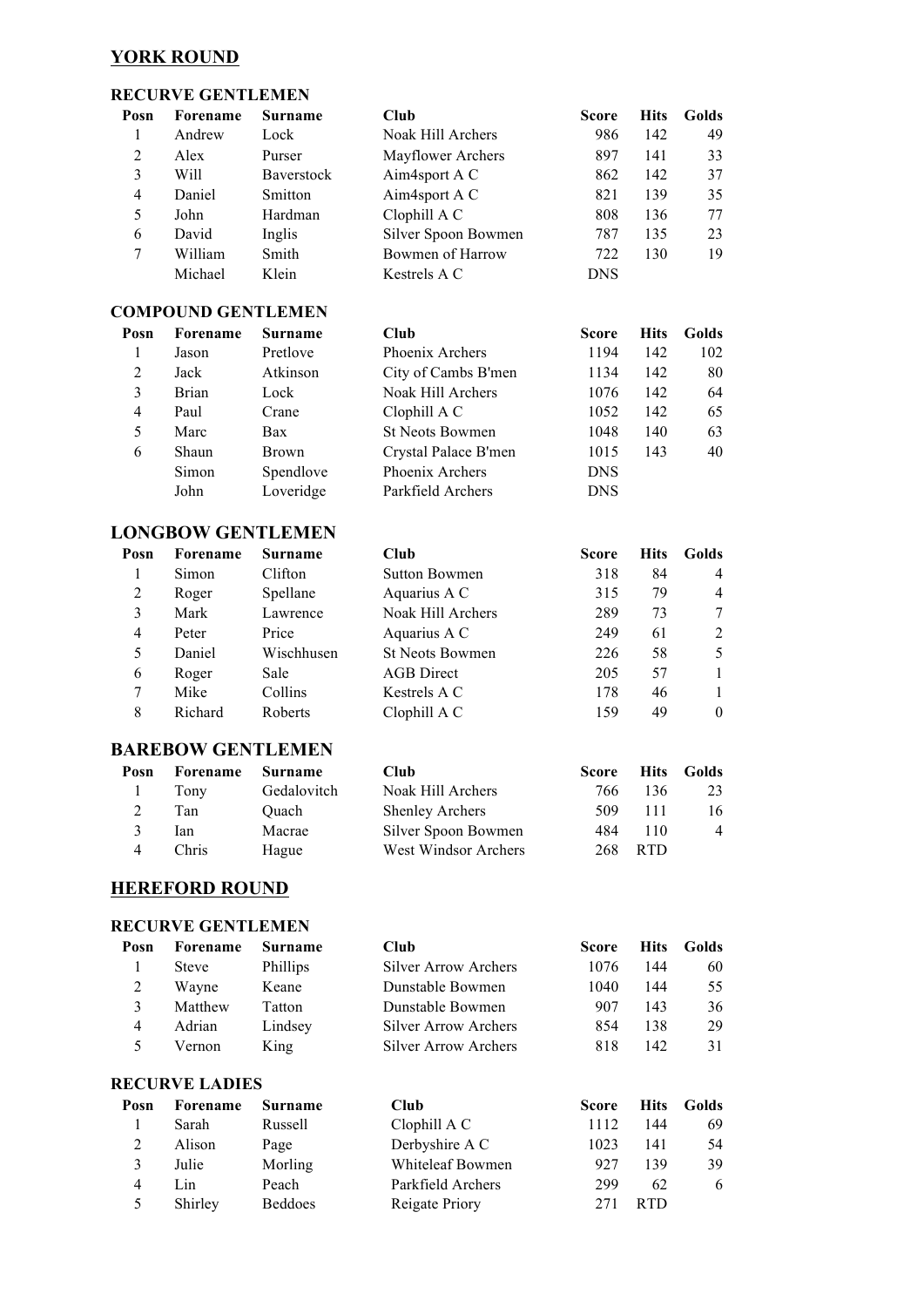# **HEREFORD ROUND Contd.**

### **COMPOUND LADIES**

| Posn           | Forename                     | <b>Surname</b>                  | <b>Club</b>                 | <b>Score</b> | <b>Hits</b> | Golds            |
|----------------|------------------------------|---------------------------------|-----------------------------|--------------|-------------|------------------|
|                |                              |                                 |                             |              |             |                  |
| 1              | Lydia                        | Sinnett-Smith                   | City of Cambs B'men         | 1238         | 144         | 117              |
| $\overline{2}$ | Lesley                       | <b>Brown</b>                    | Clophill A C                | 1215         | 143         | 114              |
| 3              | Emma                         | Winning                         | Phoenix Archers             | 1147         | 143         | 94               |
| $\overline{4}$ | Marion                       | Sambridge                       | Clophill A C                | 1134         | 144         | 79               |
| 5              | Helen                        | Sharpe                          | Aim4sport A C               | 743          | 129         | 25               |
|                | <b>LONGBOW GENTLEMEN</b>     |                                 |                             |              |             |                  |
| Posn           | Forename                     | <b>Surname</b>                  | Club                        | <b>Score</b> | <b>Hits</b> | Golds            |
| 1              | Mark                         | Bennett                         | <b>WOAC</b>                 | 369          | 83          | 5                |
| $\overline{2}$ | Keith                        | Clark                           | Kestrels A C                | 201          | 51          | 3                |
|                | <b>LONGBOW LADIES</b>        |                                 |                             |              |             |                  |
|                |                              |                                 |                             |              |             |                  |
| Posn           | Forename                     | Surname                         | Club                        | <b>Score</b> | <b>Hits</b> | Golds            |
| 1              | Sharon                       | Lawrence                        | Noak Hill Archers           | 382          | 86          | 4                |
| $\overline{2}$ | Lesley                       | Herriott                        | <b>Silver Arrow Archers</b> | 213          | 51          | 4                |
|                | <b>BAREBOW GENTLEMEN</b>     |                                 |                             |              |             |                  |
| Posn           | Forename                     | <b>Surname</b>                  | Club                        | <b>Score</b> | <b>Hits</b> | Golds            |
| 1              | Simon                        | Kennedy                         | Kestrels A C                | 644          | 130         | 14               |
| $\overline{2}$ | <b>Steve</b>                 | Hughes                          | Kestrels A C                | 626          | 120         | 16               |
| 3              | Peter                        | Jupp                            | Kestrels A C                | 538          | 114         | 10               |
|                |                              |                                 |                             |              |             |                  |
|                | <b>BAREBOW LADIES</b>        |                                 |                             |              |             |                  |
| Posn           | Forename                     | <b>Surname</b>                  | Club                        | <b>Score</b> | <b>Hits</b> | Golds            |
| 1              | Jacqueline                   | Hunt                            | Kestrels A C                | 880          | 140         | 30               |
| $\overline{2}$ | Deborah                      | Hill                            | Bowmen of Rutland           | 625          | 121         | 12               |
| 3              | Phyllis                      | Griffiths                       | <b>Silver Arrow Archers</b> | 195          | 49          | $\boldsymbol{0}$ |
|                | <b>BRISTOL I ROUND</b>       |                                 |                             |              |             |                  |
|                |                              | <b>RECURVE JUNIOR GENTLEMEN</b> |                             |              |             |                  |
| Posn           | Forename                     | <b>Surname</b>                  | Club                        | <b>Score</b> | <b>Hits</b> | Golds            |
|                | William                      | Liversidge                      | Green Dragon B'men          | <b>DNS</b>   |             |                  |
|                | <b>BRISTOL II ROUND</b>      |                                 |                             |              |             |                  |
|                |                              |                                 |                             |              |             |                  |
|                | <b>RECURVE GENTLEMEN</b>     |                                 |                             |              |             |                  |
| Posn           | Forename                     | Surname                         | Club                        | <b>Score</b> | <b>Hits</b> | Golds            |
| 1              | Michael                      | Anderson                        | Clophill A C                | 1041         | 143         | 53               |
|                | <b>BRISTOL IV ROUND</b>      |                                 |                             |              |             |                  |
|                | <b>RECURVE GENTLEMAN</b>     |                                 |                             |              |             |                  |
| Posn           | <b>Forename</b>              | Surname                         | Cl <sub>u</sub>             | Score        | <b>Hits</b> | Golds            |
| 1              | David                        | <b>Stubbs</b>                   | Aim4sport A C               | 510          | <b>RTD</b>  |                  |
|                | <b>RECURVE JUNIOR LADIES</b> |                                 |                             |              |             |                  |
| Posn           | Forename                     | Surname                         | Club                        | Score        | <b>Hits</b> | Golds            |
| 1              | Abigail                      | Speltinkx                       | Aim4sport A C               | 859          | 135         | 24               |
|                | Sarah                        | Khaled                          | Southfields A C             | <b>DNS</b>   |             |                  |
|                |                              |                                 |                             |              |             |                  |
|                | <b>BAREBOW JUNIOR LADIES</b> |                                 |                             |              |             |                  |
| Posn           | Forename                     | <b>Surname</b>                  | Club                        | Score        | <b>Hits</b> | Golds            |
| 1              | Nicole                       | Henniker                        | Kestrels A C                | 837          | 141         | 27               |
|                |                              |                                 |                             |              |             |                  |